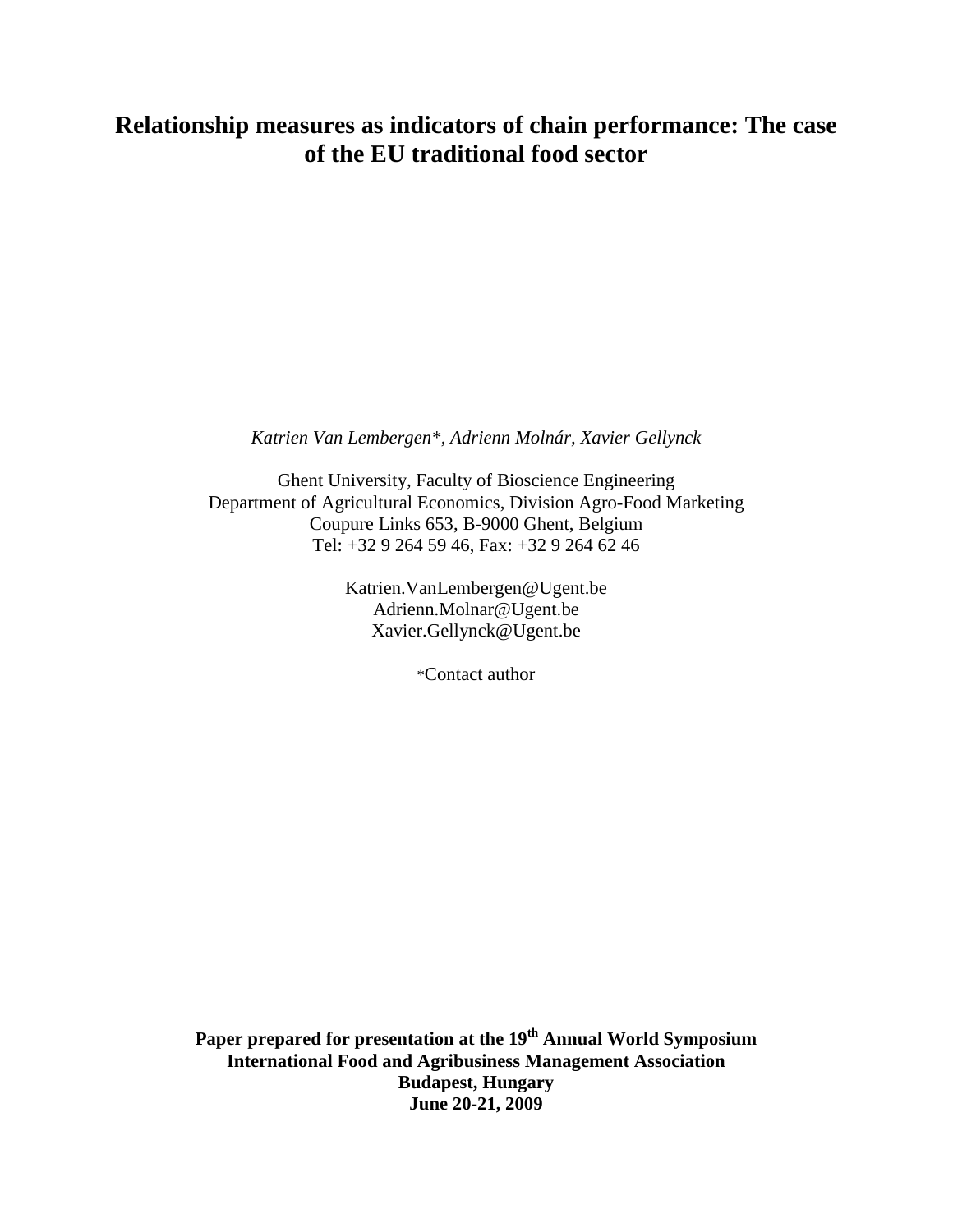#### Executive Summary

Organizations nowadays no longer compete as independent entities, but as chains (Lambert and Cooper 2000; Christopher 1998; Cox 1999). Hence, being part of a well-performing chain is crucial for the future of the individual food firm, especially in the context of the globalizing economy. As a result, understanding differences between low, medium and high performing chains is essential for the different chain members. The objective of this study is to measure and to identify the main determinants of traditional food chain performance. Therefore, quantitative data were collected via individual interviews with 271 chain members (91 suppliers, 91 focal companies and 89 customers) of 91 traditional food chains from three European countries (Belgium, Italy and Hungary), representing six different traditional food product categories (cheese, beer, ham, sausage, white pepper and bakery). The most discriminating determinant of low, medium and high performing chains is chain reputation. Governance structures (level of integration) although do not reveal any significant difference. These results are valid across member states, across product categories and across different sized chains. Future research should investigate whether the well-performing chains generate a sustainable competitive advantage over time. In addition, performance indicators can be enlarged with parameters other than economical ones such as ecological and social ones.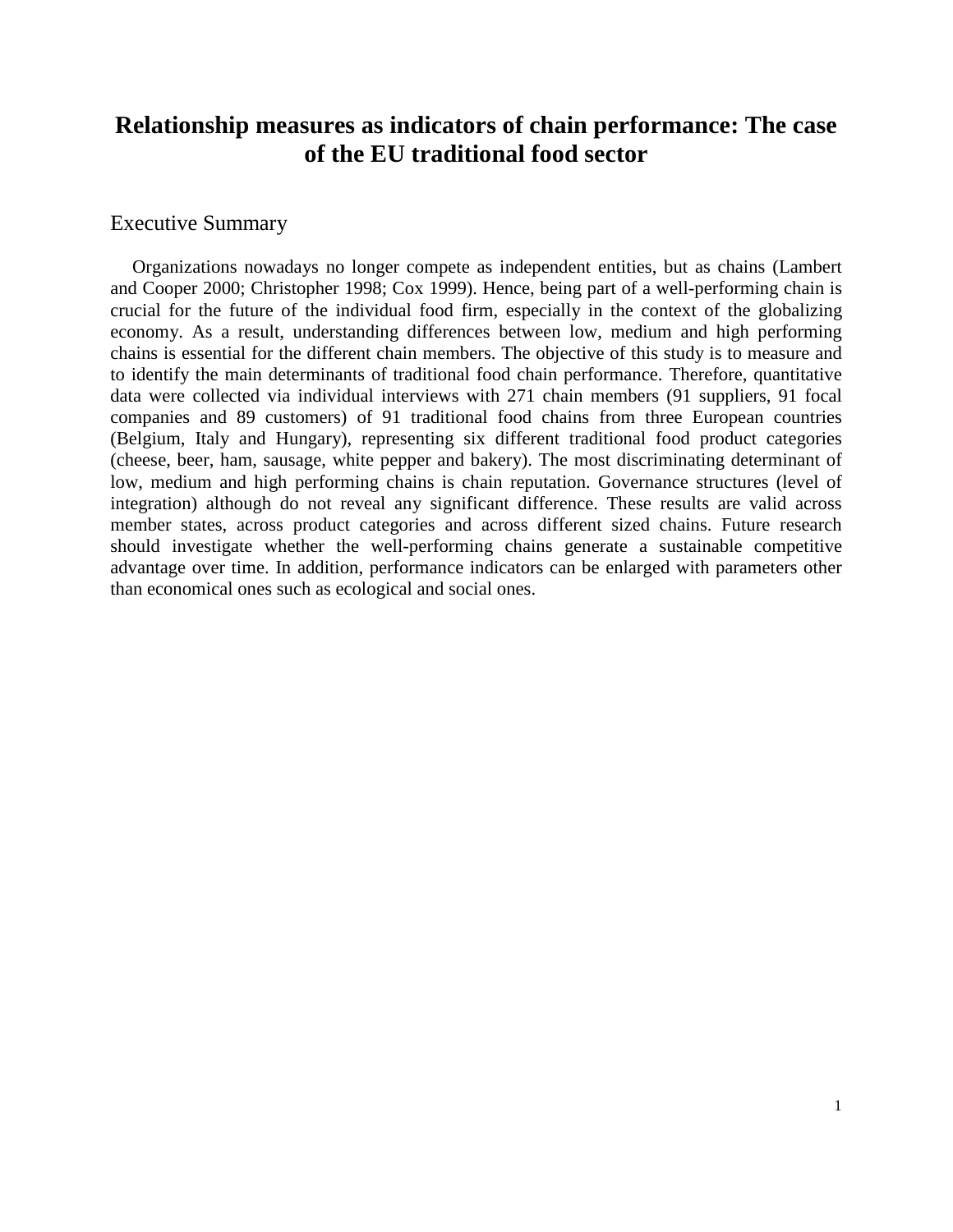# Abstract

Being part of a well-performing chain is crucial for the future of the individual food firm. As a result, understanding differences between low, medium and high performing chains is essential for the different chain members. Therefore, the objective of this study is to measure and to identify the main determinants of traditional food chain performance.

# Keywords

Chain performance, performance determinants, traditional food products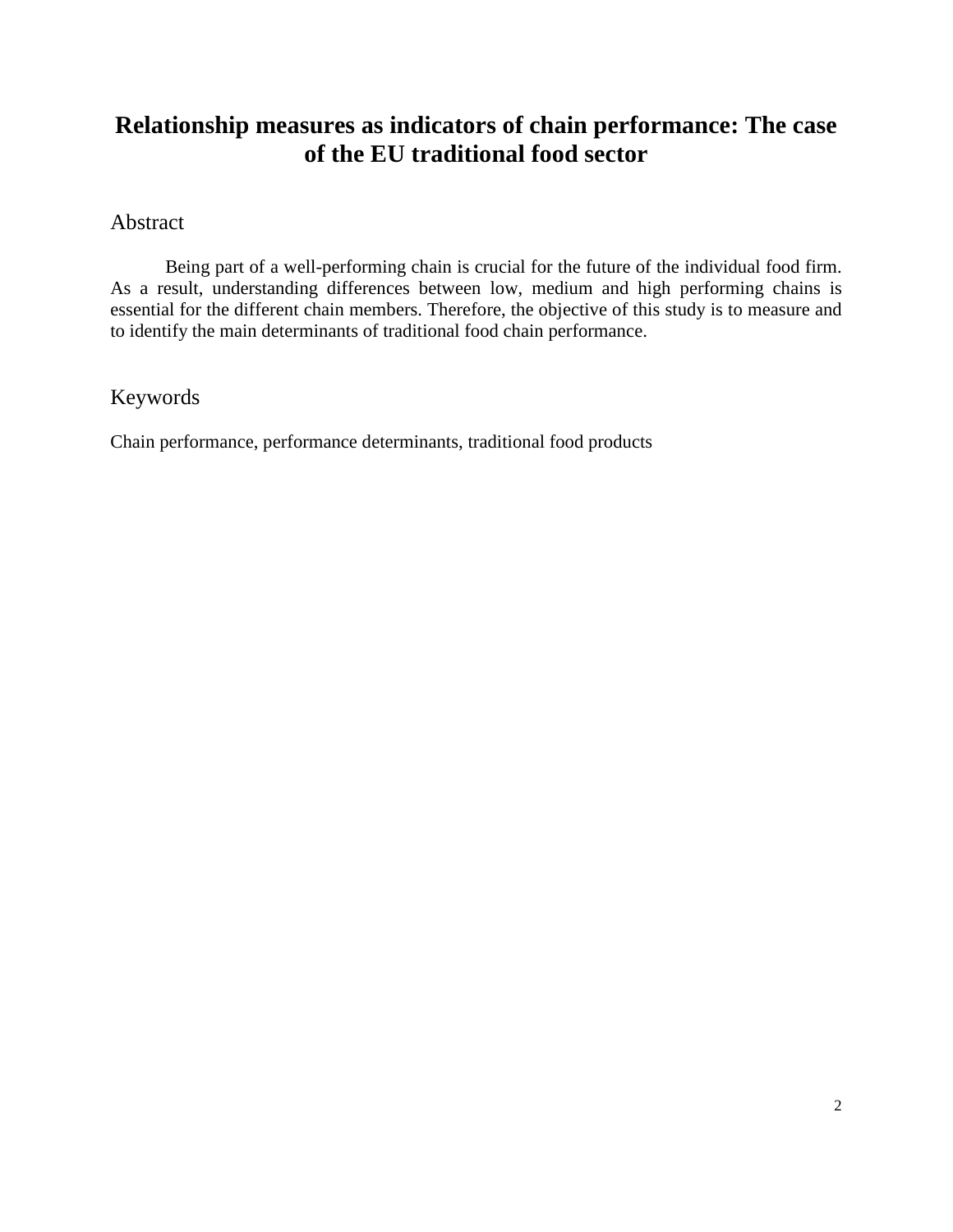# Problem Statement and Objectives

Organizations no longer compete as independent entities, but as chains (Lambert and Cooper 2000; Christopher 1998; Cox 1999), and these organizations more and more realize the performance potential of chains (Pearson and Samali 2005; Gellynck, Vermeire, and Viaene 2006). Being part of a well-performing chain generates important performance benefits for the individual organization. As a result, there is increasing interest in the performance of chains as a research subject (Beamon 1998).

Adequate chain performance measurement identifies how well the chain is performing, draws attention to where improvements are possible, facilitates detecting problems and helps identifying where to focus on (Cohen and Roussel 2005). Consequently, it affects decision making through the assessment of past actions and through benchmarking (Aramyan 2007). Further, it can assist the distribution of resources, measure and communicate improvement towards strategic goals and assess managerial practices (Ittner and Larcker 2003). In addition, it helps managers to recognize good performance, to make tradeoffs between profit and investments, it provides ways to set strategic targets and enables managers to get involved if performance is distracting (Neely, Gregory, and Platts 1995).

Contrary to the raising awareness of the performance potential of chains, a vast group of authors (Neely et al. 1994; Neely, Gregory, and Platts 1995; Beamon 1998, 1999; Christopher 1998; Li and O'Brien 1999; Gunasekaran, Patel, and Tirtiroglu 2001; Gunasekaran, Patel, and McGaughey 2004; Lambert and Pohlen 2001; Van der Vorst 2000; Van Der Vorst 2006) endorse to the need of key issues to be addressed related to chain performance measurement. First, the quality of chain relationships, should be one of the central questions in chain performance measurement (Cousins and Hampson 2000; Molnár, Gellynck, and Felföldi 2007 ; Molnár, Felföldi, and Gellynck 2007) because of several reasons. Managers as well as practitioners believe in the importance of enhancing chain relationships and getting close to chain partners (Spekman, Jr, and Myhr 1998; Benton and Maloni 2005; Lambert and Cooper 2000), since flexible and successful chain relationships are the key success drivers in today's world of globalization (Mentzer et al. 2001). Successful and unique chain relationships hold the potential of being a source of competitive advantage (Barney 1991; Russo and Fouts 1997; Alvarez and Busenitz 2001; Coff 1999; Barney 2002; Lamming, Cousins, and Notman 1996; Gellynck 2006) and the ability to form valuable, compatible and complementary relationships is necessary to reach chain success (Quinn 2004; O'Keeffe 1998). This suggests that relationship measures should be included in chain performance measurement instrument as possible performance determinants. Still, relationship measures are not extensively included into chain performance measurement (Molnár, Gellynck, and Felföldi 2007 ). Second, with regard to measuring performance of chains active in the agri-business sector in general and in the traditional food sector in particular, literature points a number of additional problems over the already mentioned ones (Aramyan 2007). Many agro-food firms, including traditional food firms do not screen their performance in a regular way (Collins, Henchion, and Reilly 2001). Besides, chains belonging to different sectors may have different characteristics (e.g. chain length, the closeness of chain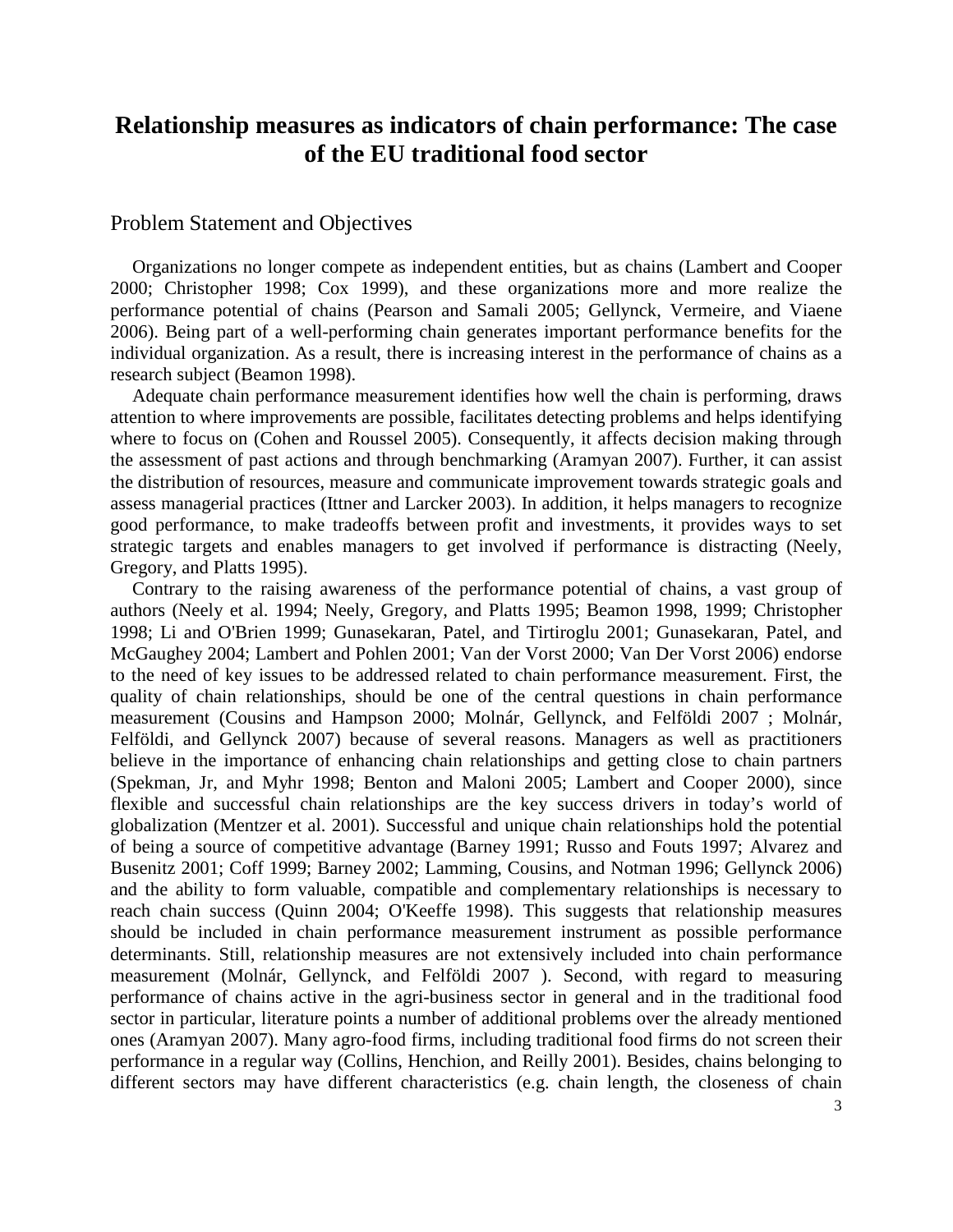relationships, types of process links) (Lambert and Cooper 2000), which may influence their performance. Consequently chain performance measurement being carried out in other sectors might reveal differences as compared to performance measurement of traditional food chains.

Concluding, research on measuring performance of traditional food<sup>1</sup> chains<sup>2</sup> integrating relationship measures in the analysis deserves more attention. This is the rationale of our study being designed to fill these gaps by measuring traditional food chain performance and by identifying the main relationship measures discriminating between low, medium and high performing chains. Consequently, the objective of this study is to measure and to identify the main determinants of traditional food chain performance.

This paper is structured as follows: In the following part the procedures of the paper are presented. Next, the research results are discussed and finally conclusions are drawn as well as further research topics formulated.

#### Procedures

#### *Research method and research sample*

Quantitative data were collected via individual interviews with 271 companies belonging to traditional food chains across three European countries (Belgium, Italy and Hungary). In these countries traditional food subsectors were selected based on their socio-economic importance (Belgium: cheese and beer, Italy: cheese and ham, Hungary: white pepper, sausage and bakery). Next, traditional food producers (focal companies) were identified in each subsector and selected for interviews (details about the composition of the sample are provided in Appendix 1). During the interviews, each of the focal company was asked to identify suppliers and customers. In the next phase, one supplier and one customer of each producer were selected and interviewed. In this way, a total of 91 traditional food chains (including 91 suppliers, 91 focal companies and 89 customers) were contacted. There were two times two firms with the same customer, so there needed to be interviewed 89 customers instead of 91. The interviews have been carried out between December 13, 2007 and June 20, 2008.

#### *Measurement and scaling*

 $\overline{a}$ 

To measure traditional food chain performance, respondents (suppliers, focal companies, customers) are asked the extent to which they agree or disagree with 11 statements about five main areas of chain performance using a seven-point response scale ranging from completely disagree (1) to completely agree (7). The 11 statements and the five main areas of traditional food chain performance have been selected at the previous stage of the research by Gellynck et al. (2008). The five main areas of traditional food chain performance are: 1) Traditionalism, 2) Efficiency, 3) Responsiveness, 4) Quality and 5) Chain balance. Given the multi-dimensional

<sup>&</sup>lt;sup>1</sup> The definition of traditional food products involves four dimensions: (1) local production; (2) authenticity of the product; (3) 50 years commercial availability; (4) association with gastronomic heritage (Truefood, 2006).

<sup>&</sup>lt;sup>2</sup> Within the context of the current paper the chain definition developed by Mentzer et al. (2001) is followed, namely a chain consists of a focal company, a supplier, and a customer involved in the upstream and/or downstream flows of products, services, finances, and/or information;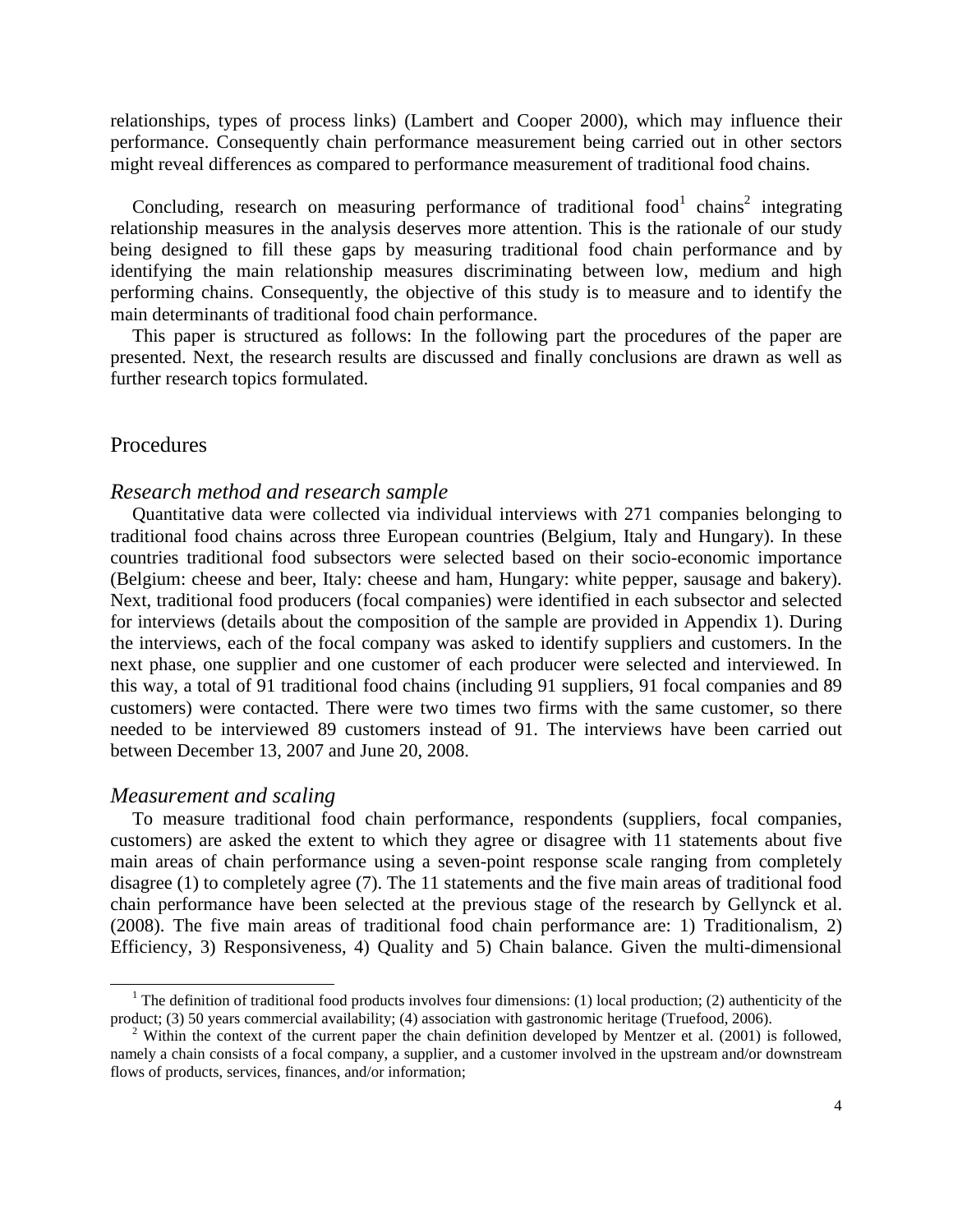character of the five main areas, all include several performance indicators (several statements) (Gellynck, Molnár, and Aramyan 2008). Each focal company answered the statements related to their individual suppliers and customers. The same statements are used in the questionnaire of the suppliers and the customers but in relation to the focal companies. Details about the statements measuring chain performance are provided in Appendix 2. A higher agreement of the focal company on the statements related to the individual suppliers/customers corresponds with a higher performance and vice versa. The total chain performance includes four dimensions and is computed as the mean of all individual performance scores (Table 1).

#### **Table 1: Dimensions of total chain performance score**

| Total chain performance                                             |  |  |  |
|---------------------------------------------------------------------|--|--|--|
| <b>DIMENSIONS:</b>                                                  |  |  |  |
| 1) Perceived supplier's contribution to focal company's performance |  |  |  |
| 2) Perceived customer's contribution to focal company's performance |  |  |  |
| 3) Perceived focal company's contribution to supplier's performance |  |  |  |
| 4) Perceived focal company's contribution to customer's performance |  |  |  |

In order to find out the main relationship measures discriminating between high, medium and low performing chains, respondents were probed for their perception of their chain relationships. Suppliers, focal companies, customers are asked the extent to which they agree or disagree with 20 statements about eight relationship measures using a seven-point response scale ranging from completely disagree (1) to completely agree (7). 1) Trust, 2) economic satisfaction, 3) social satisfaction, 4) dependency, 5) non-coercive power, 6) coercive power, 7) reputation, 8) conflict are the integrated relationship measures. The above relationship measures are adapted from Dwyer (1980), Anderson and Narus (1984), Skinner el al. (1992), Ganesan (1994), Doney and Cannon (1997), Jonsson and Zineldin (2003) and Batt(2004). Again, these statements were presented to the focal companies and their individual suppliers and customers. The focal companies answered the statements related to their suppliers and customers. The same statements are used in the questionnaire of the suppliers and the customers but in relation to the focal companies. Details about the statements measuring chain relationships are provided in Appendix 3. A higher agreement of the focal company on the statements related to the individual suppliers/customers corresponds with a higher quality relationship between the focal company and the individual suppliers/customers and vice versa. The total chain trust, total chain economic satisfaction, total chain social satisfaction, total chain dependency, total chain non-coercive power, total chain coercive power, total chain reputation, total chain conflict is computed as the mean of all scores similarly to total chain performance and each has for dimensions (Table 1).

Besides the above relationship measures, the choice of governance structures is also assessed, as a discriminating variable between high, medium and low performing chains. Gellynck and Molnár (2008) developed a theoretically-grounded and empirically-tested taxonomy of governance structures serving as a base for our analysis. This taxonomy relates, identifies and understands seven governance structures which are determined by the level of integration. The seven governance structures (levels of integration) are the following: spot market, noncontractual relationship with non-qualified partner, non-contractual relationship with qualified partner, contractual relationship, relation-based alliance, equity-based alliance and vertical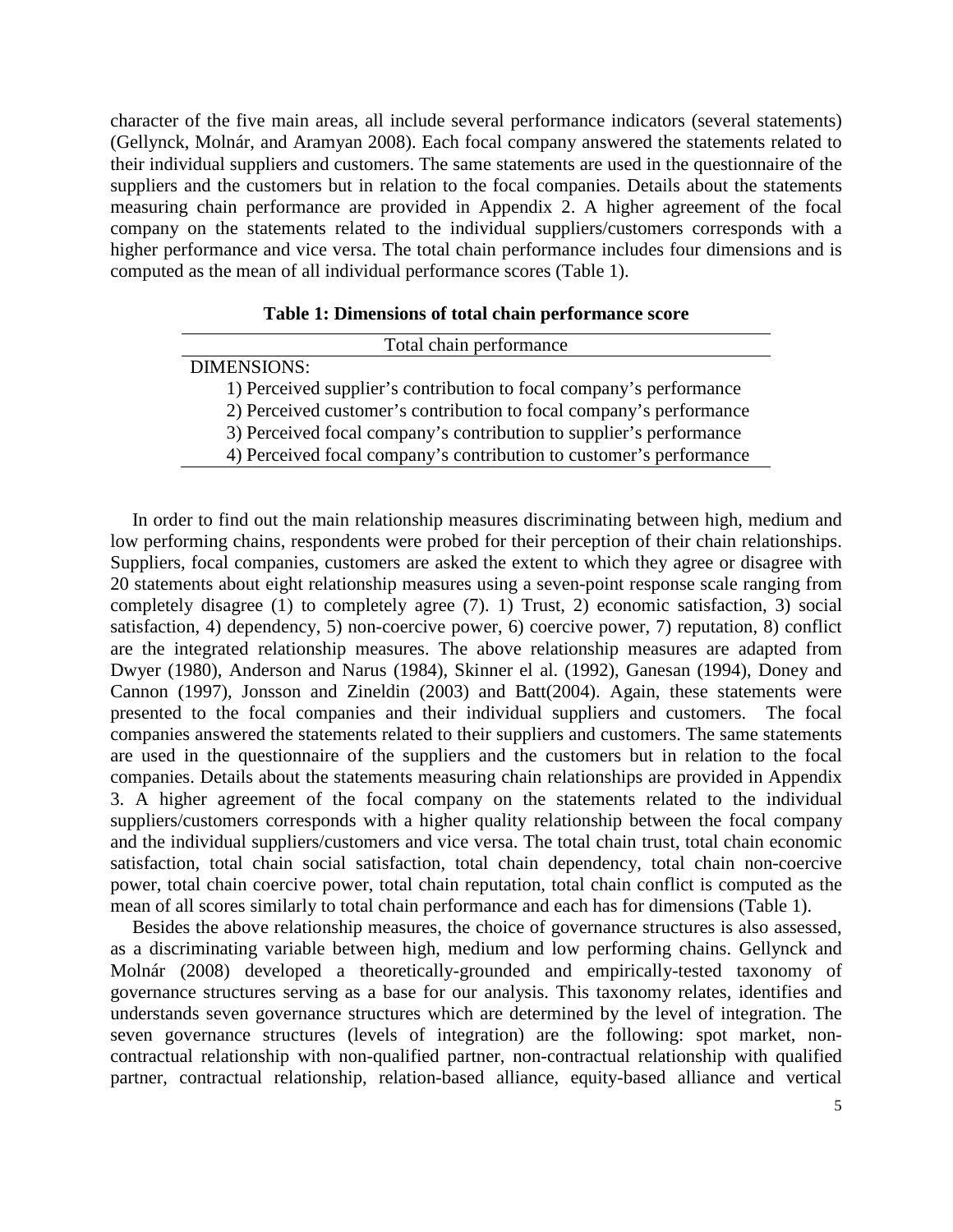integration (Raynaud, Sauvee, and Valceschini 2002; Jagdev and Thoben 2001; Peterson, Wysocki, and B. 2001; Webster 1992; Humphreys, Shiu, and Lo 2003; Steele and Beasor 1999; Mair; Davies 2000; Van der Vorst et al. 1998; Lu, Trienekens, and Omta 2006; Szabó and Bárdos 2006; Claro, Hagelaar, and Omta 2003; Trent 2005; Gardner, Cooper, and Noordewier 1994; Gellynck and Molnár 2008; Raynaud, Sauvee, and Valceschini 2005). In this paper, the seven governance structures (level of integrations) are given a rising number from 1 to 7, where 1 represents spot markets and 7 represents vertical integration. The statements (key determining variables) of the seven governance structures (levels of integration) are presented in Appendix 4. Focal companies are asked to choose one of the seven statements characterizing the best their relationship (level of integration) with their individual suppliers and customers and vice versa. In case of mismatch between the choices of governance structure (level of integration) of the focal company towards the individual suppliers/customers and vice versa, answers representing the higher levels of integration are taken into account.

#### *Analysis*

The investigated chains (representing answers from one focal company and its individual suppliers and customers) are classified as high, medium or low performing chains by a tertiary split of the total chain performance score. Significant differences between the high, medium and low performing chains are analyzed for the relationship measures and governance structures by using Kruskal-Wallis test followed by post-hoc Mann-Whitney U tests whenever the Kruskal-Wallis test yields a statistically significant result. Further significant differences are analyzed for sample characteristics by conducting Crosstabs.

#### Results

The individual performance scores are aggregated into chain performance scores. It results in 91 cases or chains. A tertiary split (comparing top third, middle third and bottom third of sample) is used to split the data to ensure discrimination between the groups.

To identify the variables being linked to total chain performance, Kruskal-Wallis test is conducted followed by Mann Whitney U test. Low, medium and high performing chains show significant differences regarding all the relational measures (trust, economic satisfaction, social satisfaction, dependency, non-coercive power, coercive power, reputation, and conflict) but not for the governance structure (level of integration) (Table 2).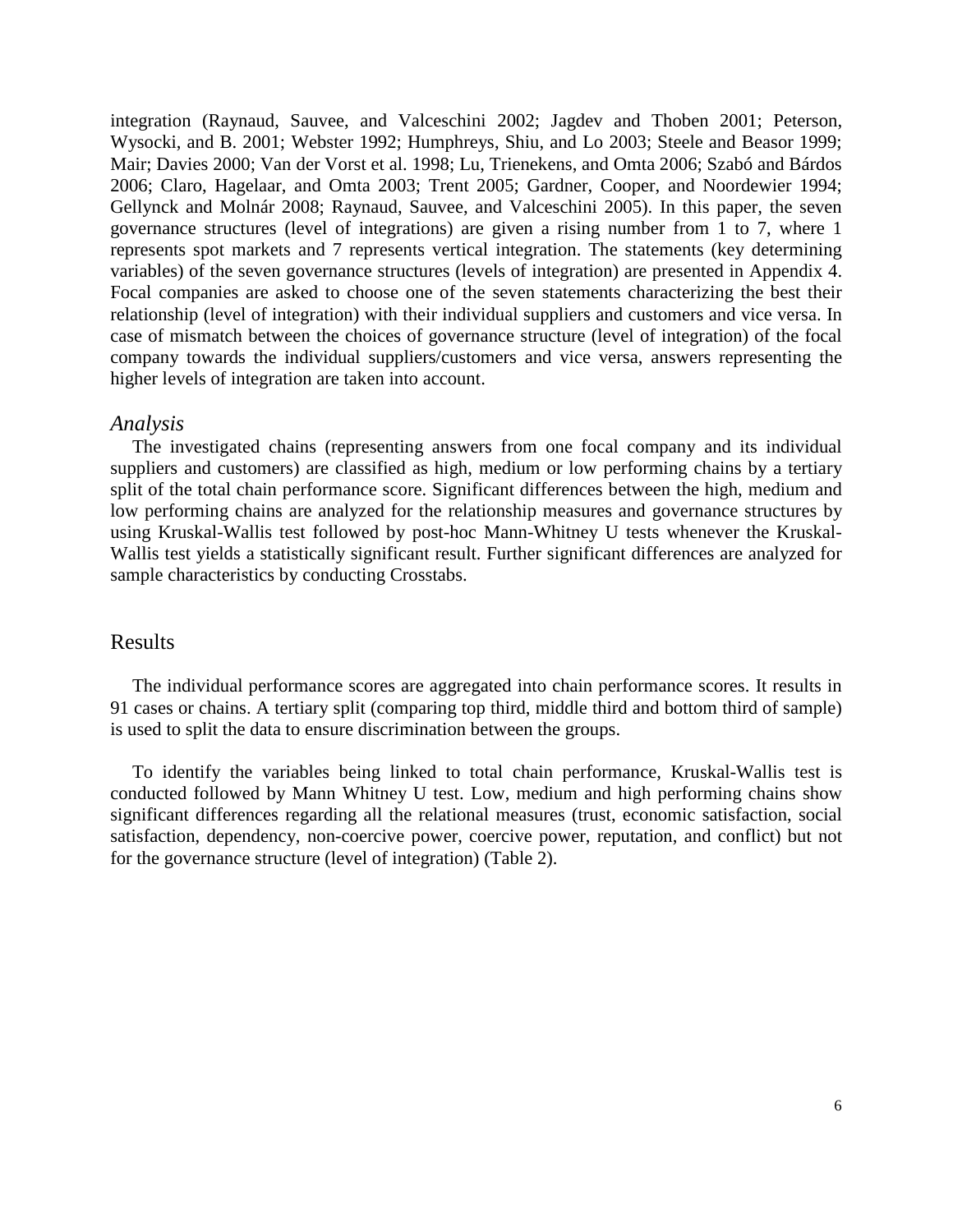|                                                                                  |                | Performance Low $n=31$ Medium $n=30$ High $n=30$ Sample $n=91$ |                |             |
|----------------------------------------------------------------------------------|----------------|----------------------------------------------------------------|----------------|-------------|
| Relationship measures on chain level                                             | Mean $(SD)$    | Mean $(SD)$                                                    | Mean $(SD)$    | Mean $(SD)$ |
| Trust <sup>1</sup>                                                               | 5,55(0,55)a    | 5,74(0,64)a                                                    | 6,33(0,34)b    | 5,87(0,62)  |
| Economic satisfaction <sup>1</sup>                                               | 4,85(0,68)a    | 5,28(0,66)b                                                    | $5,57(0,67)$ b | 5,23(0,73)  |
| Social satisfaction <sup>1</sup>                                                 | $4,48$ (0,86)a | 5,05(1,07)b                                                    | 5,28(1,05)b    | 4,94(1,04)  |
| Dependency <sup>1</sup>                                                          | 3,40(0,82)a    | $3,86(0,82)$ b $3,98(0,82)$ b                                  |                | 3,75(0,85)  |
| Non-coercive power <sup>1</sup>                                                  |                | 3,00 $(0,85)a$ 3,61 $(0,83)b$ 3,88 $(1,17)b$                   |                | 3,50(1,02)  |
| Coercive power <sup>1</sup>                                                      |                | $3,55$ (1,50)b 2,85 (1,27)a,b 2,60 (1,30)a                     |                | 3,00(1,40)  |
| Reputation <sup>1</sup>                                                          |                | 5,31 $(0,63)a$ 5,74 $(0,72)b$ 6,29 $(0,55)c$                   |                | 5,78(0,75)  |
| Conflict <sup>1</sup>                                                            |                | 3,13 $(1,03)$ b 2,70 $(1,28)$ a,b 2,15 $(1,00)$ a              |                | 2,66(1,17)  |
| Governance structure (level of integration) <sup>2</sup> 2,83 (0,73) 3,01 (0,58) |                |                                                                | 3,03(0,62)     | 2,95(0,65)  |

**Table 2: Relationship measures for low, medium and high performing chains: mean scores (mean) and standard deviations (SD)**

<sup>1</sup>Seven-point Likert scale: 1 = completely disagree; 2 = moderately disagree; 3 = slightly unimportant; 4 = neither agree nor disagree;  $5 =$  slightly agree;  $6 =$  moderately agree;  $7 =$  completely agree;  $2$  Seven-point scale representing the degree of integration  $1=$  not at all integrated,  $7=$  fully integrated; Different letters (a-b-c) indicate significantly different average scores using Mann-Whitney U test; Low=low performing chains, Medium=medium performing chains, High=high performing chains.

Global results indicate that traditional food chains are characterized by high levels of trust and reputation. It might be linked to the fact that relationships in traditional food chains already exist for a long period and to the fact that in many chains personnel contact between focal companies on the one hand and suppliers and customers on the other are the dominant business relationship. In addition, a fairly high score is obtained for economic satisfaction.

In line with the expectations low and medium performing chains score significant lower than high performing ones on trust ( $p=0,00$ ,  $p=0,00$ ). Further, economic satisfaction ( $p=0,02$ ,  $p=0,00$ ), social satisfaction (p=0,02, p=0,00), dependency (p=0,02, p=0,01), non-coercive power (p=0,01, p=0,01) delineate differences between low and medium performing chains on the one hand, and between low and high performing chains on the other hand. In the same time, the results uncovered significant negative relationship between performance and coercive power as well as between performance and conflict. This significant negative relationship results in a difference between low  $(p=0,01)$  and high  $(p=0,01)$  performing chains. Last, the study determines a link between reputation and performance, resulting in a significant difference between low versus medium ( $p=0,010$ ), between low versus high (0,000) and as well as between medium versus high performing chains (0,003). As a result, the relationship measure showing the largest discriminating power between the three performance groups is reputation. It means that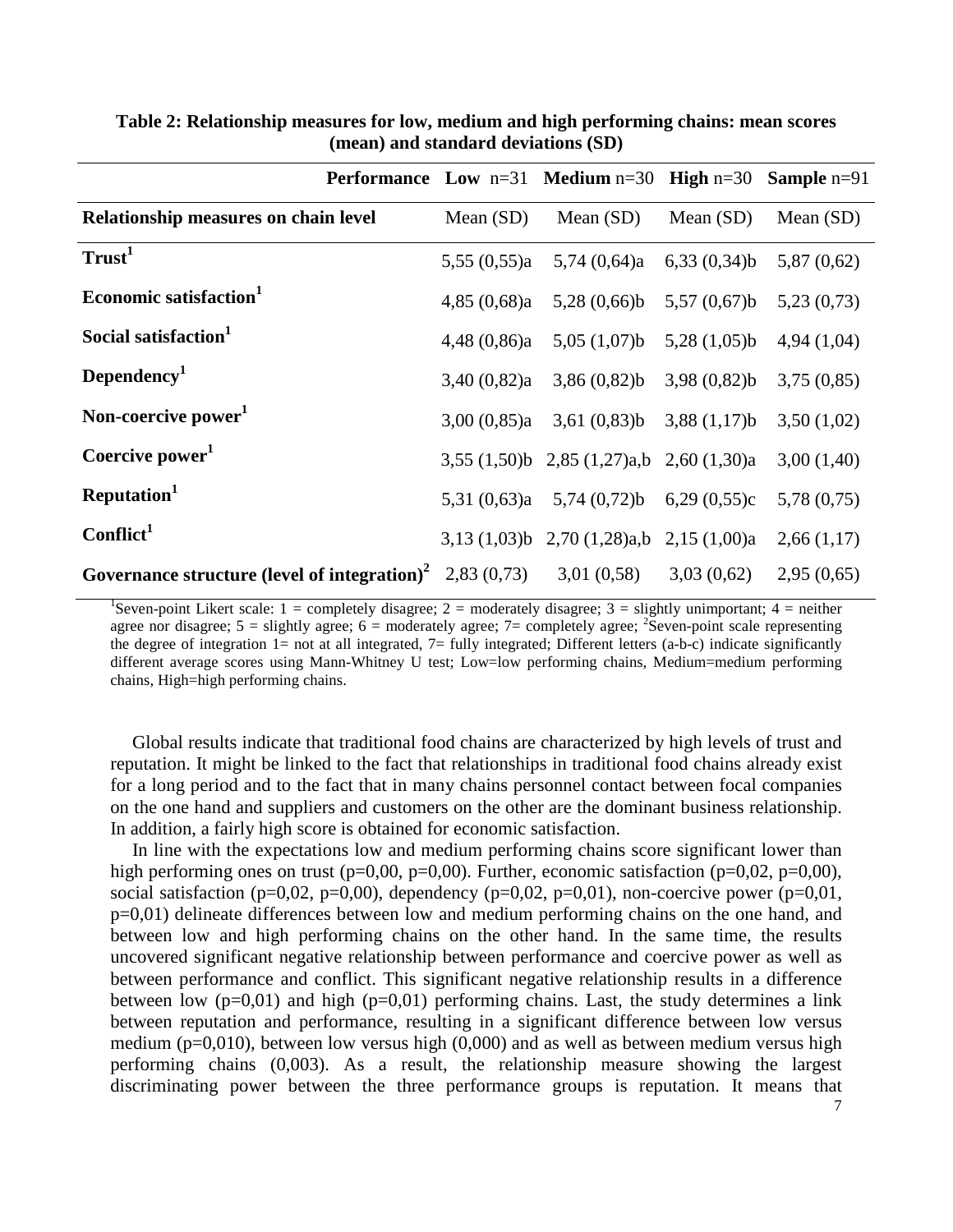traditional food chains composed of chain members having a highly appreciated business reputation score the best. A striking finding relates to the fact that within the context of our sample, no relationship can be identified between the governance structure (level of integration) and performance. It means that fully vertical and financial integration as the one extreme on the scale do not necessarily generate better results and vice versa. All types of relationships, structured both in a formal and informal way, might generate success or failure. This finding is contrary to the assumptions of Gellynck and Molnár (2008), expecting that chains realize enhanced performance by being integrated.

Concluding, this outcome is in line with the results of Fines et al. (2005), Yang et al. (2008) and Yang (2009). Fines et al. (2005) showed that relationship quality has a positive impact on the supply chain performance. Also Yang et al. (2008) proved the positive effect of relational stability on the performance of the supply chain. In addition, Yang (2009) provided evidence for the significant impact of relationship characteristics on the supply chain performance. However, Yang et al. (2008) and Yang (2009) studied buyer-supplier relationships and Fines et al. (2005) studied relationships between three parties (relationship of manufacturing companies in the electronic sector with supplier and customer). Our paper studies multiple individual chains therefore it goes beyond the scope of the above articles.

Table 3 examines possible links between some sample characteristics and performance. The figures reveal no significant differences between origin, sector and company size. It means that these characteristics or variables do not help explaining performance differences in the traditional food sector.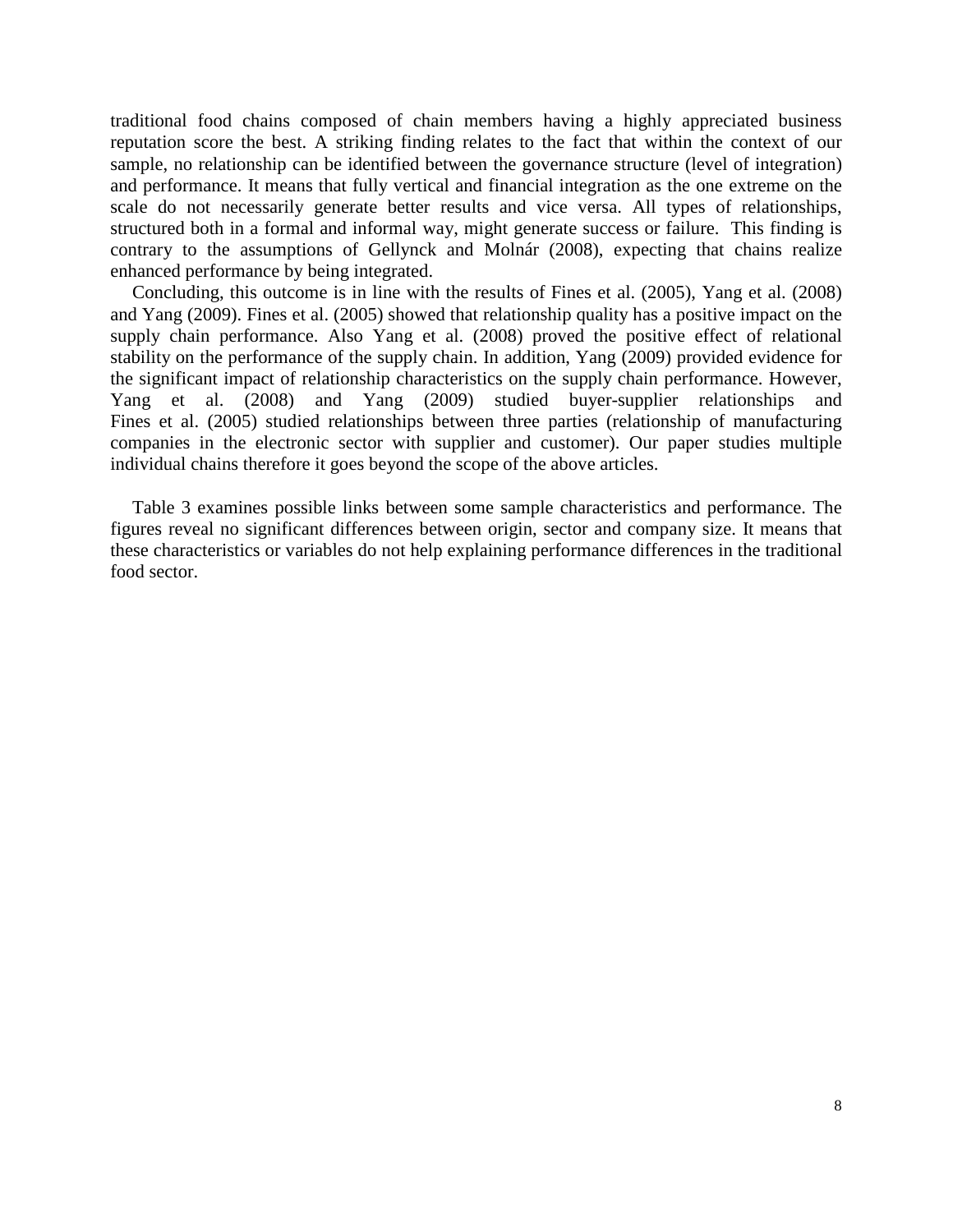| <b>Performance</b>            | <b>Low</b> $n=31$ | <b>Medium</b> $n=30$ | <b>High</b> $n=30$ | <b>Sample</b> $n=91$ |                      |
|-------------------------------|-------------------|----------------------|--------------------|----------------------|----------------------|
| <b>Sample characteristics</b> | Percentages       | Percentages          | Percentages        | Percentages          | <b>Statistics</b>    |
| Country                       |                   |                      |                    |                      |                      |
| Italy                         | 30,0              | 32,2                 | 40,0               | 34,0                 |                      |
| Hungary                       | 20,0              | 41,9                 | 36,6               | 32,9                 | $P=0,14$<br>Cramer's |
| Belgium                       | 50,0              | 25,8                 | 23,3               | 32,9                 | $V=0,14$             |
| <b>Product type</b>           |                   |                      |                    |                      |                      |
| Dried sausage                 | 16,6              | 16,1                 | 3,3                | 12,0                 |                      |
| White pepper                  | 0,0               | 3,2                  | 13,3               | 5,4                  |                      |
| Cheese                        | 40,0              | 35,4                 | 26,6               | 34,0                 |                      |
| Beer                          | 30,0              | 6,4                  | 13,3               | 16,4                 |                      |
| Ham                           | 10,0              | 16,1                 | 23,3               | 16,4                 | $P=0,2$<br>Cramer's  |
| <b>Bakery</b>                 | 3,3               | 22,5                 | 20,0               | 15,3                 | $V = 0,2$            |
| Size of FC                    |                   |                      |                    |                      |                      |
| $\leq 10$ employees           | 56,6              | 38,7                 | 41,3               | 45,5                 |                      |
| 11-50 employees               | 20,0              | 32,2                 | 41,3               | 31,1                 | $P=0,36$<br>Cramer's |
| 51-250 employees              | 23,3              | 29,0                 | 17,2               | 23,3                 | $V=0,36$             |

#### **Table 3: Socio-demographic differences between low, medium and high performing chains; percentages**

Significant difference calculated using Crosstabs

### **Conclusions**

In the frame of our paper, we measured traditional food chain performance and identified the main relationship measures discriminating between low, medium and high performing chains. It is realized with the help of quantitative data collected via individual interviews with 271 chain members representing 91 traditional food chains from three European countries representing six different traditional food product categories.

The comparison of low, medium and high performing chains identifies that the most discriminating determinant of performance is chain reputation. Further, governance structures (levels of integration) do not reveal any significant difference. Country-, product-, or size-specific differences are not related to this result, which allows us to make wider generalization of the results.

Future research should investigate whether the well-performing chains generate a sustainable competitive advantage over time. In addition, performance indicators can be enlarged with parameters other than economical ones such as ecological and social ones.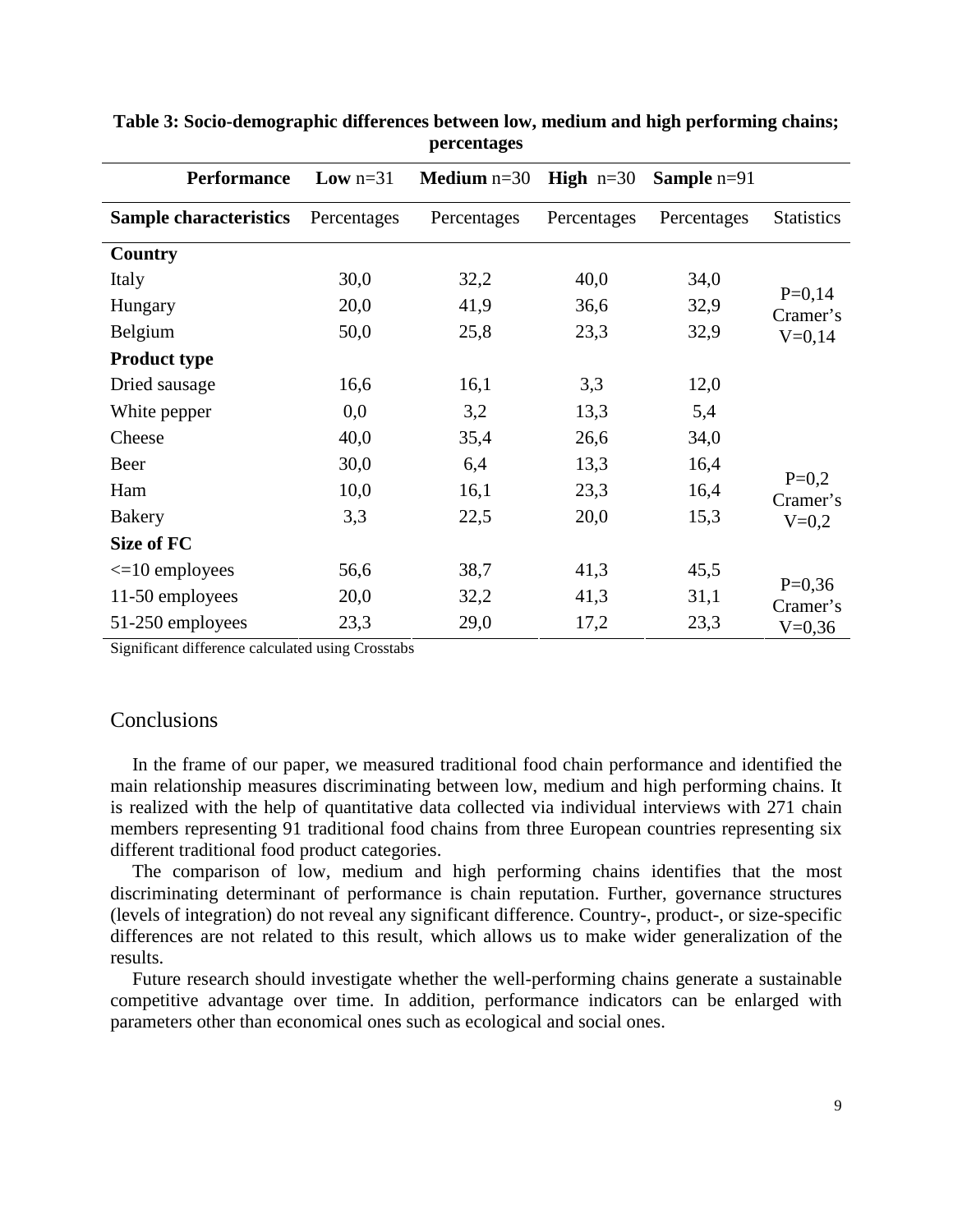| Country/product/             | Chain  | <b>Size</b>                                |  |  |
|------------------------------|--------|--------------------------------------------|--|--|
| chain/respondents            | member |                                            |  |  |
| <b>ITALY: HAM</b>            | 15 S   | Micro: 3, Small: 5, Medium: 16, Large: 1   |  |  |
| <b>15 CHAINS</b>             | 15 FC  | Micro: 6, Small: 7, Medium: 1, Large: 1    |  |  |
| <b>43 RESPONDENTS</b>        | 13 C   | Micro: 2, Small: 6, Medium: 5, Large: 0    |  |  |
| <b>ITALY: CHEESE</b>         | 16S    | Micro: 10, Small: 6, Medium: 0, Large: 0   |  |  |
| <b>16 CHAINS</b>             | 16 FC  | Micro: 13, Small: 2, Medium: 1, Large: 0   |  |  |
| <b>48 RESPONDENTS</b>        | 16 C   | Micro: 11, Small: 5, Medium: 5, Large: 0   |  |  |
| <b>HUNGARY: DRY SAUSAGE</b>  | 11 S   | Micro: 2, Small: 2, Medium: 7, Large: 0    |  |  |
| 11 CHAINS                    | 11 FC  | Micro: 2, Small: 3, Medium: 16, Large: 0   |  |  |
| <b>33 RESPONDENTS</b>        | 11 C   | Micro: 1, Small: 3, Medium: 7, Large: 0    |  |  |
| <b>HUNGARY: WHITE PEPPER</b> | 5 S    | Micro: 3, Small: 1, Medium: 1, Large: 0    |  |  |
| <b>5 CHAINS</b>              | 5 FC   | Micro: 1, Small: 2, Medium: 2, Large: 0    |  |  |
| <b>15 RESPONDENTS</b>        | 5 C    | Micro: 4, Small: 1, Medium: 0, Large: 0    |  |  |
| <b>HUNGARY: BAKERY</b>       | 14 S   | Micro: 2, Small: 7, Medium: 5, Large: 0    |  |  |
| <b>14 CHAINS</b>             | 14 FC  | Micro: 0, Small: 7, Medium: 7, Large: 0    |  |  |
| <b>42 RESPONDENTS</b>        | 14 C   | Micro: 8, Small: 3, Medium: 3, Large: 0    |  |  |
| <b>BELGIUM: BEER</b>         | 15S    | Micro: 4, Small: 7, Medium: 1, Large: 3    |  |  |
| <b>15 CHAINS</b>             | 15 FC  | Micro: 8, Small: 5, Medium: 2, Large: 0    |  |  |
| <b>45 RESPONDENTS</b>        | 15 C   | Micro: 9, Small: 5, Medium: 0, Large: 1    |  |  |
| <b>BELGIUM: CHEESE</b>       | 15 S   | Micro: 7, Small: 4, Medium: 2, Large: 2    |  |  |
| <b>15 CHAINS</b>             | 15 FC  | Micro: 11, Small: 2, Medium: 2, Large: 2   |  |  |
| <b>45 RESPONDENTS</b>        | 15 C   | Micro: 4, Small: 5, Medium: 2, Large: 0    |  |  |
| <b>TOTAL</b>                 | 91 S   | Micro: 31, Small: 32, Medium: 22, Large: 6 |  |  |
|                              | 91 FC  | Micro: 41, Small: 28, Medium: 21, Large: 1 |  |  |
|                              | 89 C   | Micro: 39, Small: 28, Medium: 17, Large: 5 |  |  |

**Appendix 1: Sample description** 

Micro: Micro sized enterprise: < 10 employees, Small: Small sized enterprise: < 50 employees, Medium: Medium sized enterprise: < 250 employees, Large: Large sized enterprise: > 250 employees; Respondents (chain members): S=Supplier, FC=Focal company, C=Customer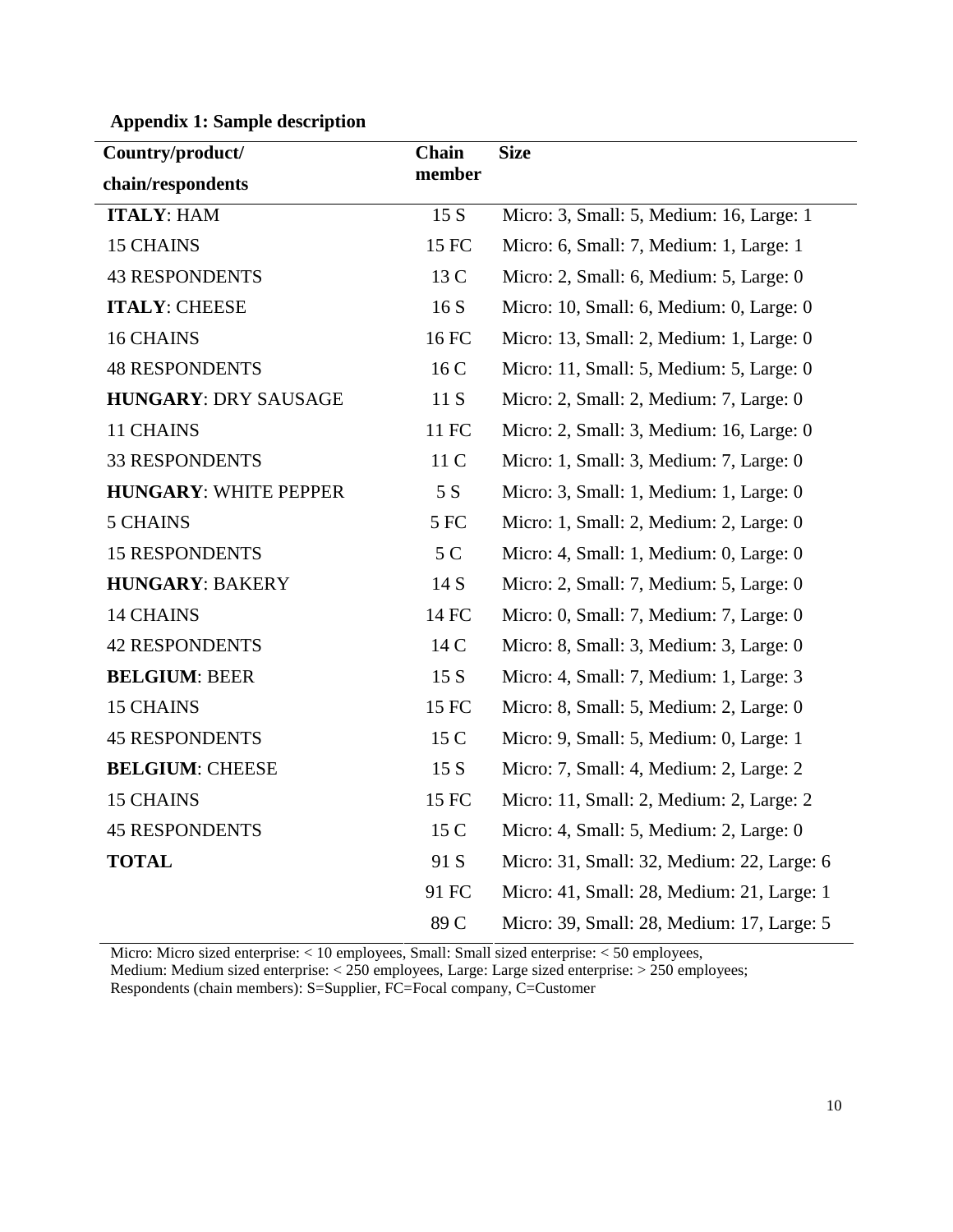### **Appendix 2: Five main areas of traditional food chain performance and the 11 corresponding statements**

## **1) Traditionalism**

- Authenticity: Doing business with our supplier/customer is crucial in maintaining the authenticity of our products
- Gastronomic heritage: Doing business with our supplier/ customer helps my company to be part of the gastronomic heritage

## **2) Efficiency**

- Logistic cost: Doing business with our supplier/ customer helps my company to lower logistic costs significantly
- Profit: Doing business with our supplier/ customer helps my company to maintain acceptable profitability

## **3) Responsiveness**

- Lead time: Doing business with our supplier/customer helps my company to reduce lead time (time from sending/getting the request till reply)
- Customer complaints: Doing business with our supplier/ customer contributes to avoid (customer/consumer) complaints

# **4) Quality**

- Safety: Doing business with our supplier/ customer helps my company to manage product safety
- Attractiveness: Doing business with our supplier/ customer helps my company to produce more attractive products
- Environmental friendliness: Doing business with our supplier/ customer helps my company to manage environmental friendliness

# **5) Chain balance**

- Distribution of risks and benefits: Doing business with our supplier/ customer contributes to a more balanced distribution of risks and benefits along the chain
- Chain understanding: Doing business with our supplier/ customer helps my company to better understand other chain members' interests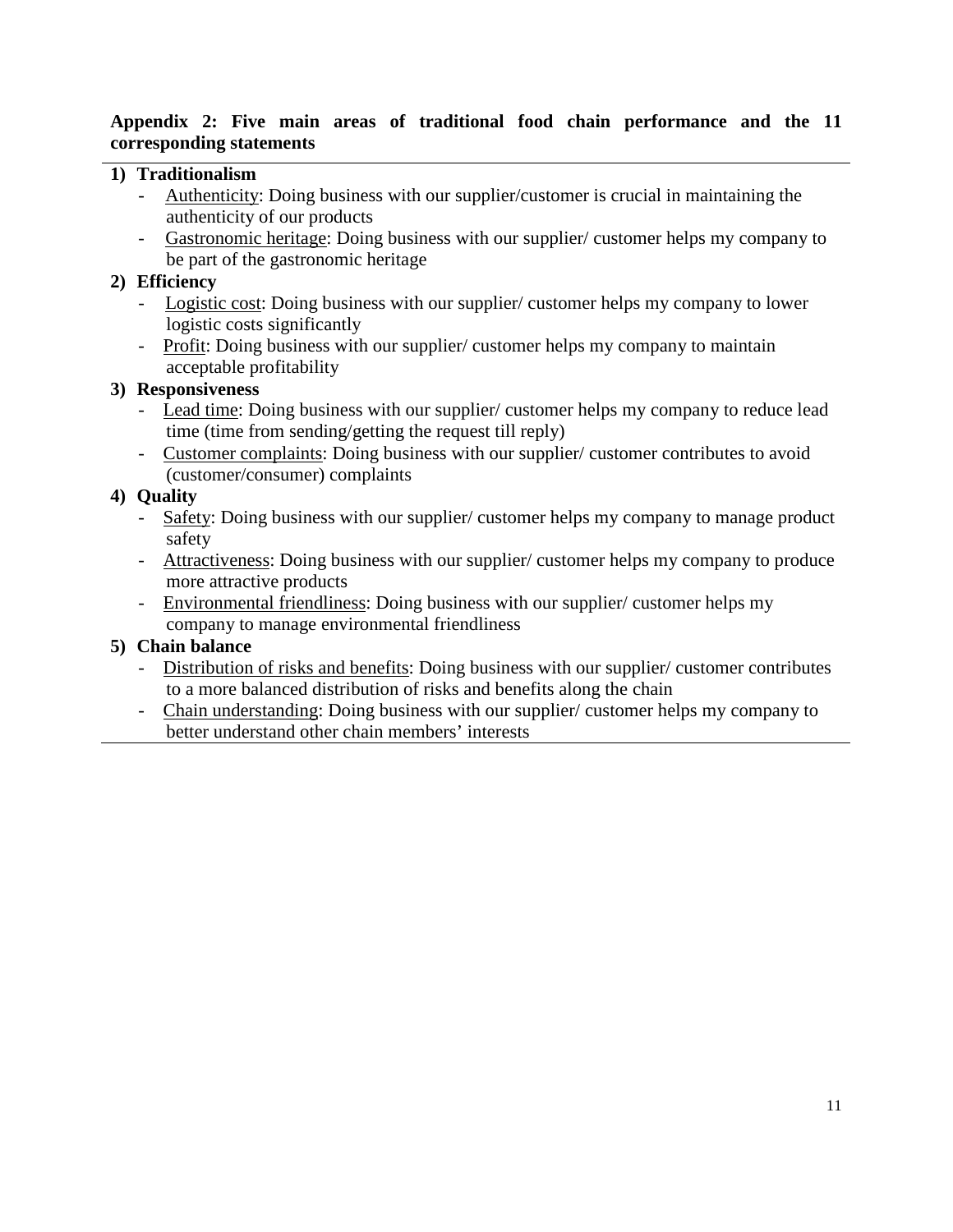## **Appendix 3: Eight relationship measures and the 20 corresponding statements**

## **1) Trust**

- Our supplier/ customer keeps promises
- Our company has high confidence in our supplier/ customer
- We believe that the information our supplier/ customer provides us is correct
- Our supplier/ customer considers how its decisions/ actions may affect us

# **2) Economic satisfaction**

- Our business relationship with our supplier/ customer significantly contributes to our profitability
- Our business relationship with our supplier/ customer is very attractive because of getting fair prices

# **3) Social satisfaction**

- Our supplier/ customer hardly considers our arguments when changing prices
- Our supplier/ customer leaves our company in the dark about what we ought to know

# **4) Dependency**

- Our company is not significantly dependent on our supplier's/ customer's resources (e.g. raw materials, packaging machines, transport facilities)
- Our company is significantly dependent on our supplier's/ customer's capabilities (soft skills, such as expertise)
- Our company can easily replace our supplier/ customer

## **5) Non-coercive power**

- Our company receives benefits from our supplier/ customer when we regularly meet their needs /requirements (technical support/ free advice/ financial support/ market information etc.)
- Our supplier/customer rewards our company without requiring specific behavior in return (technical support/ free advice/ financial support/ market information etc.)

# **6) Coercive power**

- We can be sure that our supplier/customer will not retaliate our company when we do not accept our suppliers' / customers' business proposal (keep back important information / terminates contract, press down price, etc)
- We can be sure that our supplier / customer will not neglect our interests even if we fully meet the conditions detailed in the contract with our supplier / customer (keep back important information / terminates contract, press down price, etc)

# **7) Reputation**

- Our supplier/ customer is well-known for caring about its business partners
- Our supplier/ customer is well-known for its expertise
- Our supplier/ customer is well-known for its accuracy

# **8) Conflict**

- We disagree with our supplier/ customer on critical issues
- Our business interest doesn't match with that of our supplier/ customer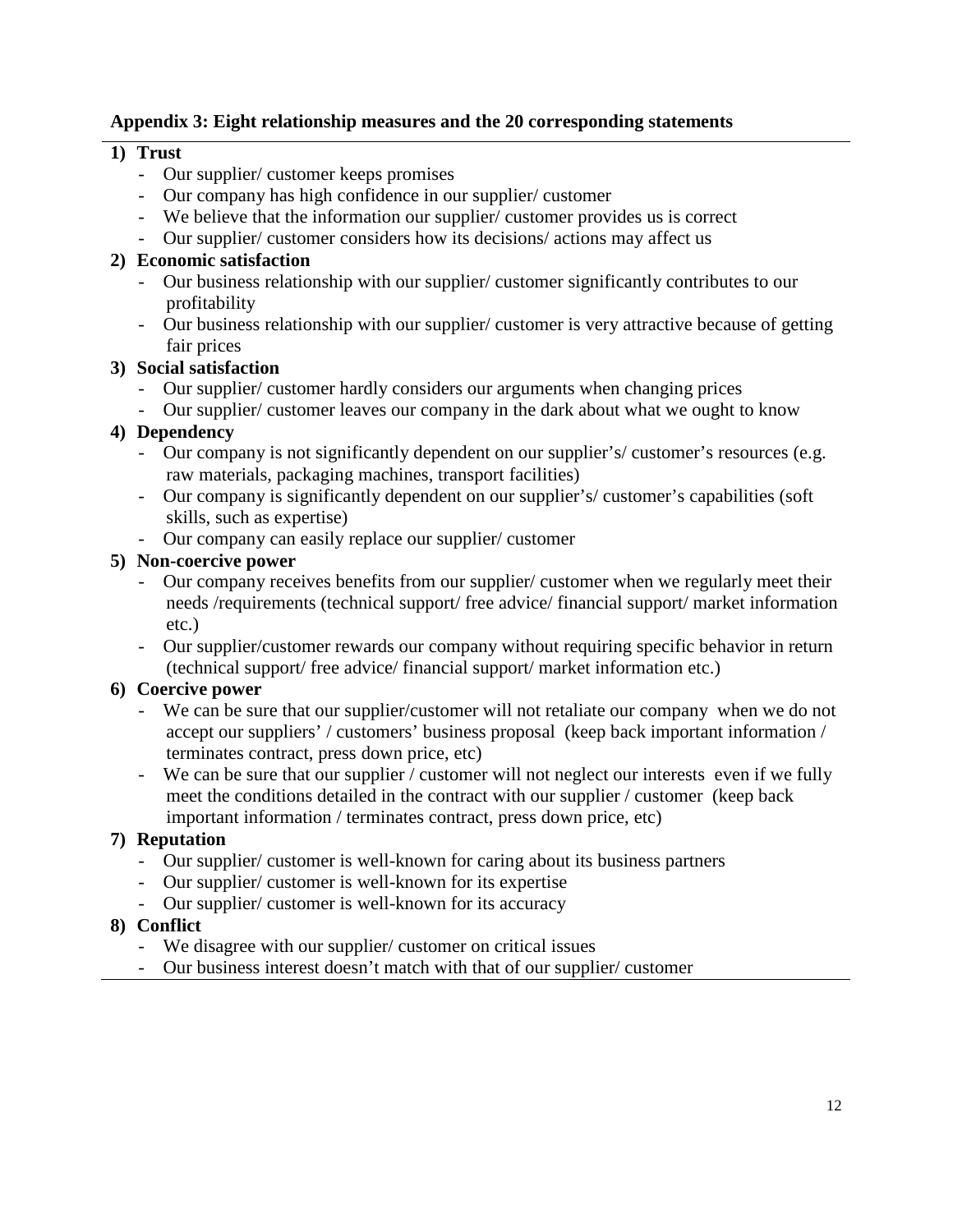#### **Appendix 4: Seven governance structures with the corresponding statements**

#### **Level of integration**

### **1) Spot market**

When our company does business with our supplier/ customer each transaction (price, quantity, quality etc) is negotiated individually

#### **2) Non-contractual relationship with non-qualified partner**

Doing business with our supplier/ customer is based on trust and it is not a prerequisite that we know in advance whether our supplier has a qualification/third party certification

#### **3) Non-contractual relationship with qualified partner**

Doing business with our supplier/ customer is based on trust but it is a prerequisite that we know in advance whether our supplier has a qualification/third party certification

#### **4) Contractual relationship**

Our relationship with our supplier/ customer is based on a written contract (price, quality, delivery time, etc)

### **5) Relation-based alliance**

Our company and our supplier/ customer develop common business ideas

### **6) Equity-based alliance**

Our company and our supplier/ customer combine resources (human, financial etc) in joint projects

#### **7) Vertical integration**

Our company and our supplier/ customer are fully integrated (financial, organizational)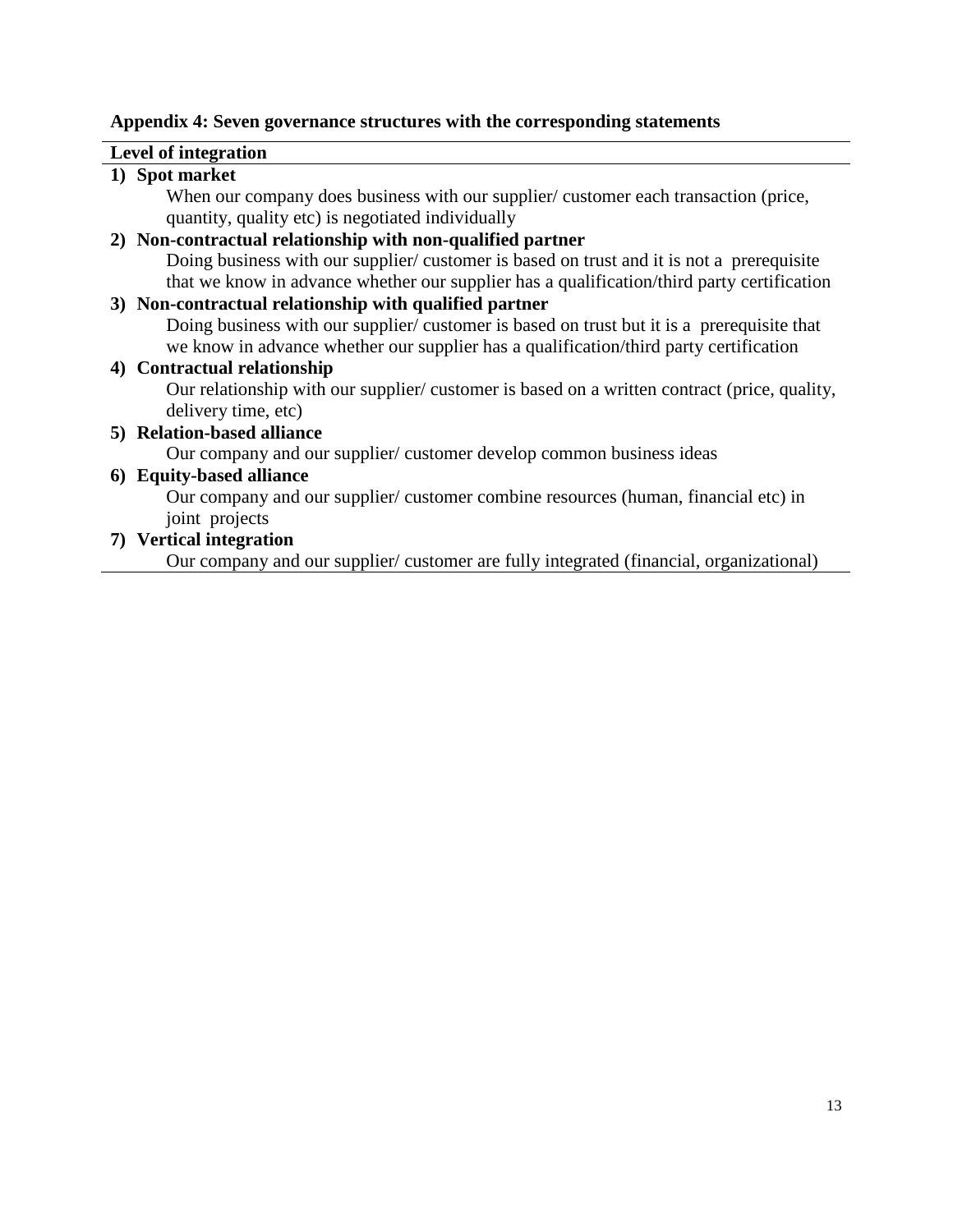#### References

- Alvarez, Sharon A., and Lowell W. Busenitz. 2001. The entrepreneurship of resource-based theory. *Journal of Management* 27 (6):755-776.
- Anderson, J. C., and A. Narus. 1984. A model of distributor's perspective of distributor-manufacturer working relationships. *Journal of Marketing Research* 22 (November):365-376 p.
- Aramyan, Lusine H. 2007. Measuring supply chain performance in the agri-food sector, Wageningen University, Wageningen.

Barney, Jay. 1991. Firm Resources and Sustained Competitive Advantage. *Journal of Management* 17 (1):99-120 p. .

Barney, JB. 2002. *Gaining and sustaining competitive advantage*. NJ Upper Saddle River: Prentice Hall.

- Batt, Peter J. 2004. Incorporating measures of satisfaction, trust and power-dependence into an analysis of agribusiness supply chains. Paper read at ACIAR, at Bali, Indonesia.
- Beamon, Benita M. 1998. Supply chain design and analysis: Models and methods. *International Journal of Production Economics* 55 (3):281-294.
- ———. 1998. Supply chain design and analysis:: Models and methods. *International Journal of Production Economics* 55 (3):281-294.
- ———. 1999. Measuring supply chain performance. *International Journal of Operations & Production Management* 19 (3):275-292.
- Benton, W.C., and M. Maloni. 2005. The influence of power driven buyer/seller relationships on supply chain satisfaction. *Journal of Operations Management* 23 (1):1-22 p.
- Christopher, Martin. 1998. *Logistics and supply chain management : strategies for reducing cost and improving service*. 2nd ed. ed. London: Financial times.
- Claro, Danny Pimentel, Geoffrey Hagelaar, and Onno Omta. 2003. The determinants of relational governance and performance: How to manage business relationships? *Industrial Marketing Management* 32 (8):703-716.
- Coff, Russell W. 1999. When Competitive Advantage Doesn't Lead to Performance: The Resource-Based View and Stakeholder Bargaining Power. *Organization Science* 10 (2):119-133.
- Cohen, Shoshanah, and Joseph Roussel. 2005. *Strategic Supply Chain Management. The five discipline for top performance*: McGraw-Hill.
- Collins, A., M. Henchion, and P. Reilly. 2001. Logistics customer service: performance of Irish food exporters. *International Journal of Retail & Distribution Management* 29:6-15.
- Cousins, Paul, and Jon Hampson. 2000. *Strategic Performance Measurement Systems. In: Value Stream Management*. Edited by P. Hines, R. Lamming, D. Jones, P. Cousins and N. Rich. London: Pearson Education Limited.
- Cox, Andrew. 1999. Power, value and supply chain management. *Supply Chain Management: An International Journal* 4 (4):167 - 175
- Davies, Warnock. 2000. *Partner Risk: Managing the Downside of Strategic Alliances*: Purdue University Press.
- Doney, P. M., and J. P. Cannon. 1997. An Examination of the Nature of Trust in Buyer-SellerRelationships. *Journal of Marketing* 61 (2):35-51 p.
- Dwyer, F. R. 1980. Channel member satisfaction: laboratory insights. *Journal of Retailing* 56 (Summer):59-74 p.
- Fynes, B., S de Búrca, and C Voss. 2005. Supply chain relationship quality, the competitive environment and performance. *International Journal of Production Research* 43 (16):3303-3320.
- Ganesan, S. 1994. Determinants of long-term orientation in buyer-seller relationships. *Journal of Marketing* 58 (April):1-19 p.
- Gardner, John T., Martha C. Cooper, and Tom. Noordewier. 1994. Understanding shipper-carrier and shipperwarehouser relationships: Partnerships revisited. *Journal of Business Logistics* 15 (2):121-143.
- Gellynck, X, B Vermeire, and J Viaene. 2006. Innovation and networks in the food sector: Impact of regional factors. Paper read at 99th EAAE Seminar on 'Trust and Risk in Business Networks, at University of Bonn, Germany.
- Gellynck, Xavier. 2006. Food Quality, Competitive Advantage and Supply Chains. In *World Bank Seminar on Strategies and Policies to Promote and Manage Food Quality*. Vilinius - Lithuania.
- Gellynck, Xavier, and Adrienn Molnár. 2008. Chain governance structures: The case of the traditional food sector in the EU. Paper read at 110th EAAE Seminar 'System Dynamics and Innovation in Food Networks', February 18-22, 2008, at Innsbruck-Igls, Austria.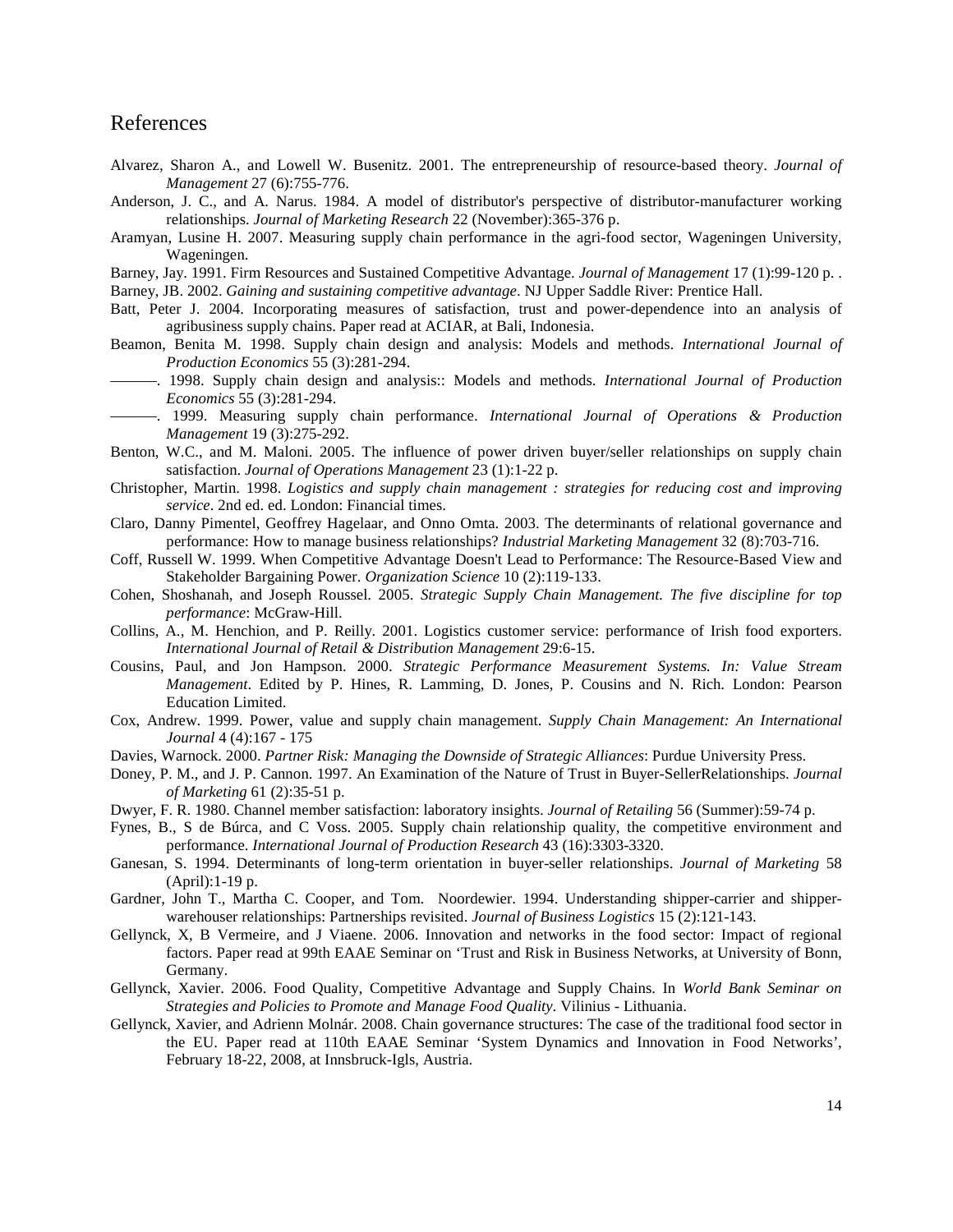- Gellynck, Xavier, Adrienn Molnár, and Lusine Aramyan. 2008. Supply chain performance measurement: the case of the traditional food sector in the EU. *Journal on Chain and Network science* 8 (1):47-58.
- Gunasekaran, A., C. Patel, and Ronald E. McGaughey. 2004. A framework for supply chain performance measurement. *International Journal of Production Economics* 87 (3):333-347.
- Gunasekaran, A., C. Patel, and E. Tirtiroglu. 2001. Performance measures and metrics in a supply chain environment *International Journal of Operations & Production Management* 21 (1/2):71-87.
- Humphreys, P., W. K. Shiu, and V. H. Y. Lo. 2003. Buyer-supplier relationship: perspectives between Hong Kong and the United Kingdom. *Journal of Materials Processing Technology* 138 (1-3):236-242.
- Ittner, Christopher D., and David F. Larcker. 2003. Coming Up Short on Nonfinancial Performance Measurement. *Harvard Business Review* 81 (11):88-95.
- Jagdev, H. S., and K. D. Thoben. 2001. Anatomy of enterprise collaborations. *Production Planning & Control* 12 (5):437-451.
- Jonsson, Patrik, and Mosad Zineldin. 2003. Achieving high satisfaction in supplier-dealer working relationships. *Supply Chain Management: An International Journal* 8 (3):224-240 p.
- Lambert, D. M. , and T. L. Pohlen. 2001. Supply Chain Metrics *International Journal of Logistics Management* 12  $(1):1-19.$
- Lambert, Douglas M., and Martha C. Cooper. 2000. Issues in Supply Chain Management. *Industrial Marketing Management* 29 (1):65-83.
- Lamming, Richard C., Paul D. Cousins, and Dorian M. Notman. 1996. Beyond vendor assessment : Relationship assessment programmes. *European Journal of Purchasing & Supply Management* 2 (4):173-181.
- Li, Dong, and Christopher O'Brien. 1999. Integrated decision modelling of supply chain efficiency. *International Journal of Production Economics* 59 (1-3):147-157.
- Lu, H., J. H. Trienekens, and S. W. F. Omta. 2006. Does Guanxi Matter for Vegetable Supply Chains in China? A Case Study Approach. In *7th International Conference on Management in AgriFood Chains and Networks*. Ede, The Netherlands.
- Mair, Andrew. 2000. New Types of Partnership for Automotive Buyer-Supplier Relations. London: School of Management and Organisational Psychology, Birkbeck, University of London.
- Mentzer, John T., William DeWitt, James S. Keebler, Soonhong Min, Nancy W. Nix, and Carlo D. Smith. 2001. Defining Supply Chain Management. *Journal of Business Logistics* 22 (2).
- Molnár, A, J Felföldi, and X Gellynck. 2007. A zöldség-gyümölcs ágazat ellátási lánc alapú teljesítmény vizsgálata. In *Ágazatspecifikus innováción alapuló projektek generálása a zöldség termékpályán*, edited by F. J and S. E. Debrecen: Debreceni Egyetem.
- Molnár, A., X. Gellynck, and J. Felföldi. 2007 Towards the development of an innovative supply chain performance measurement instrument for the fruit and vegetable sector. Paper read at AVA 3 - INTERNATIONAL CONFERENCE ON AGRICULTURAL ECONOMICS, RURAL DEVELOPMENT AND CONFERENCE ON AGRICULTURAL ECONOMICS, RURAL DEVELOPMENT AND INFORMATICS, March 20-21, 2007, at Debrecen, Hungary.
- Neely, Andy, Mike Gregory, and Ken Platts. 1995. Performance measurement system design: A literature review and research agenda. *International Journal of Operations & Production Management* 15 (4):80-116.
- Neely, Andy, John Mills, Ken Platts, Mike Gregory, and Huw Richards. 1994. Realizing Strategy through Measurement. *International Journal of Operations & Production Management* 14 (3):140-152.
- O'Keeffe, Michael. 1998. Establishing supply chain partnerships: lessons from Australian agribusiness. *Supply Chain Management: An International Journal* 3 (1):5-9.
- Pearson, Mark, and Armin Samali. 2005. Offsite Solution Delivery Centers Increasingly Important to Highperformance Supply Chains. *Outlook Point of View* January
- Peterson, H C, A Wysocki, and Harsh Stephen B. 2001. Strategic choice along the vertical coordination continuum. *International Food and Agribusiness Management Review* 4:149-166.
- Quinn, Frank. 2004. On Relationships. *Supply Chain Management Review* 8 (2):5 p.
- Raynaud, E, L Sauvee, and E Valceschini. 2002. Quality Enforcement Mechanisms and the Governance of Supply Chains in the European Agro-food Sector. In *6th Annual Conference, International Society for New Institutional Economics, "Institutional Performance"*. MIT, Cambridge, Massachusetts.
- Raynaud, Emmanuel, LoĂŻc Sauvee, and Egizio Valceschini. 2005. Alignment between Quality Enforcement Devices and Governance Structures in the Agro-food Vertical Chains. *Journal of Management & Governance* 9 (1):47-77.
- Russo, Michael V., and Paul A. Fouts. 1997. A Resource-Based Perspective on Corporate Environmental Performance and Profitability. *The Academy of Management Journal* 40 (3):534-559.